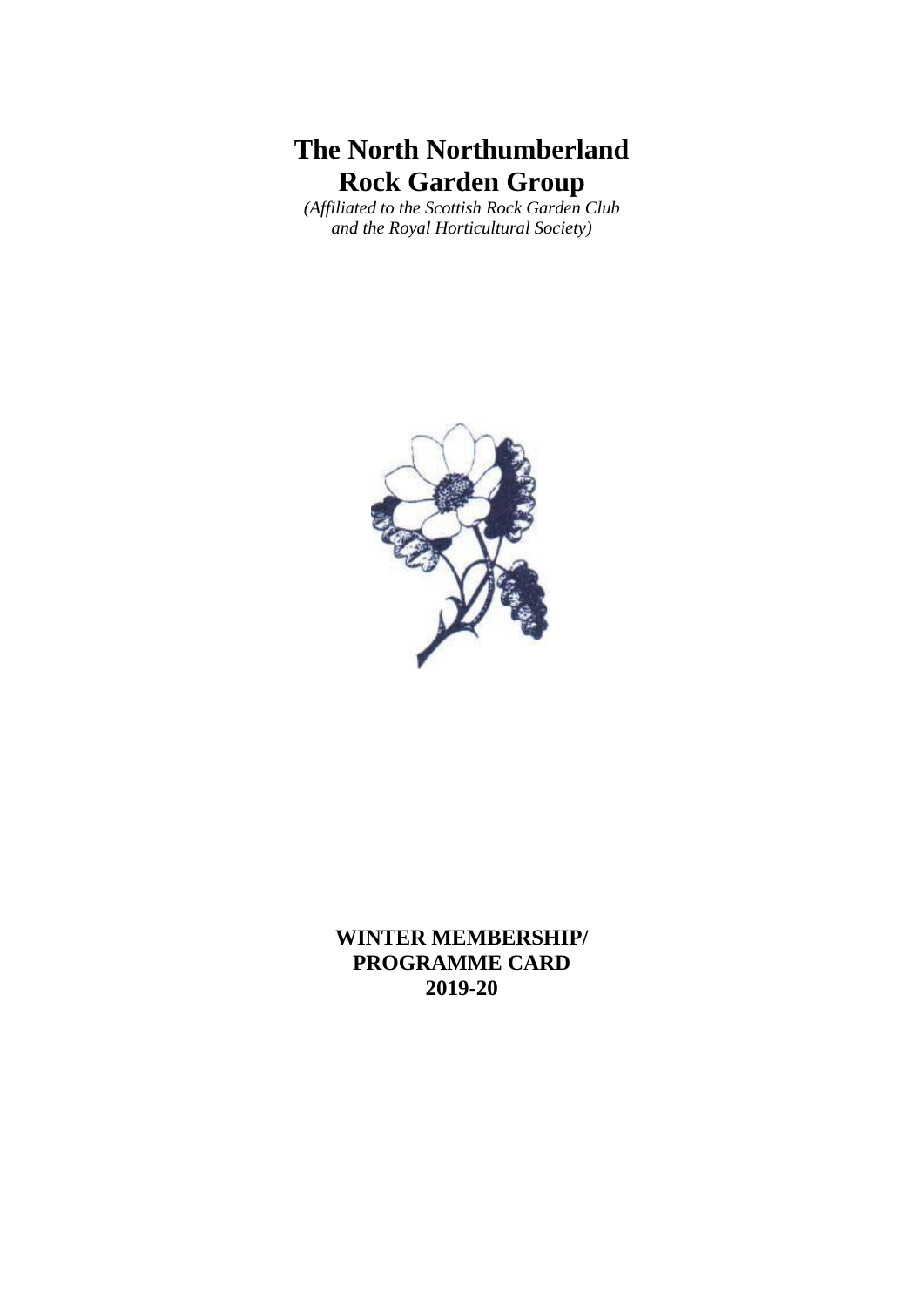## **Thursday 19th September 2019**

Buffet Lunch at 1 pm followed by the **ANNUAL GENERAL MEETING at 2.15 pm** Tea & coffee and a Quiz!

> **Thursday 17th October 2019 MY TIME IN THE SRGC Julia Corden President of the SRGC and Explorers garden manager.**

**Thursday 21st November 2019 HIMALAYAS Peter Edge**

**Thursday 12 th December 2019 BOTANIC GARDENS of the WORLD Peter Maguire SRGC committee member and a keen alpine show photographer.**

> **Thursday 23rd January 2020 PLANT HUNTERS Mala Janes, Ponteland**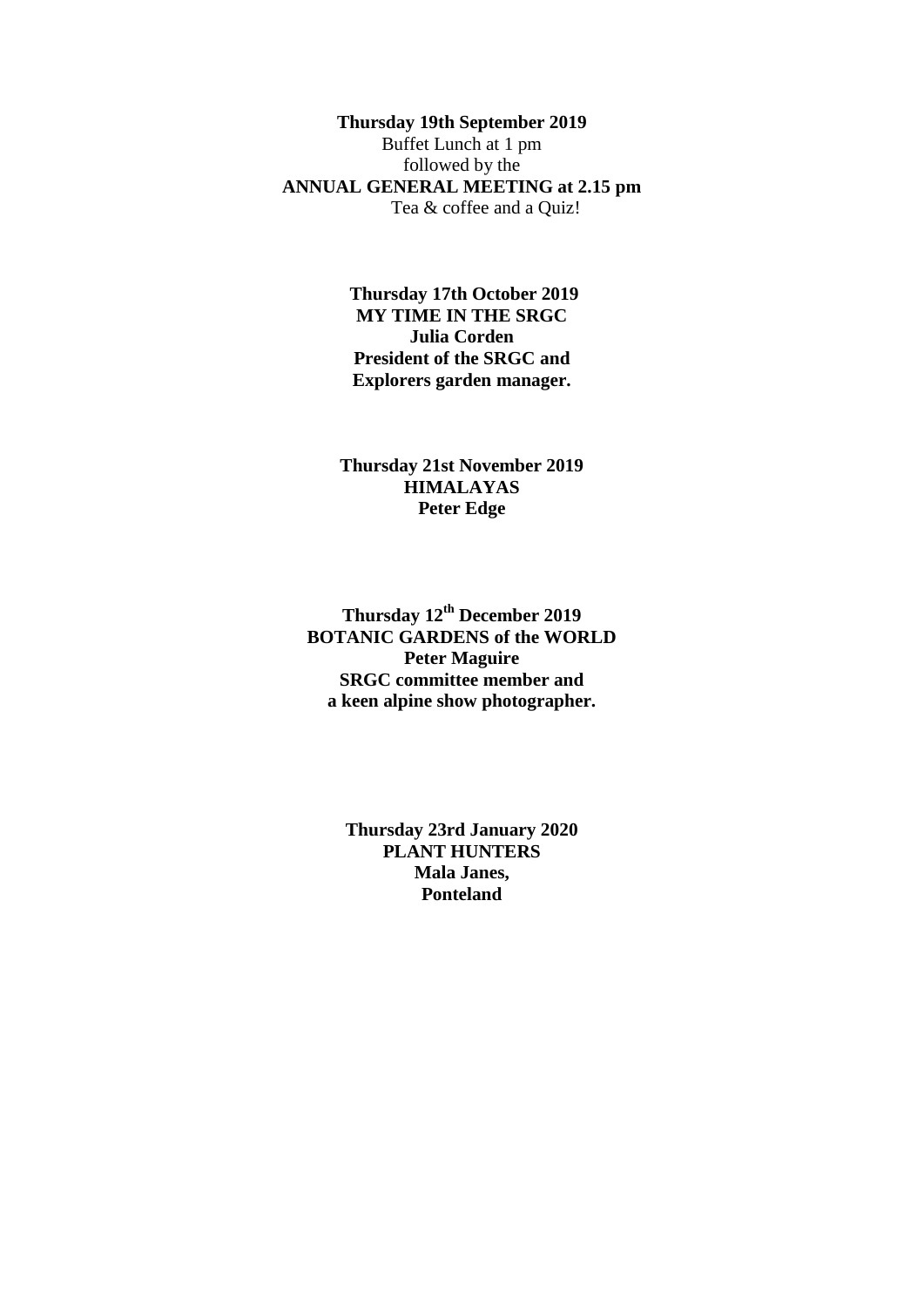**Thursday 20 th February 2020 WHAT we DO and WHY Gary McDermott Harperley Hall Farm Nurseries, nr Durham.**

# **Thursday 19th March 2020 PRACTICAL DEMONSTRATION TBC Mike Dale ANNUAL PLANT SALE.**

## **TUESDAY 21 st April 2020 (please note not Thursday) A SEEDY BUSINESS Diane Clement Director of the seed exchange in AGS.**

\*\*\*\*\*\*\*\*\*

.

*Meetings will be held in Lowick Village Hall Main St, Lowick at 2.15pm.*

*Subscriptions for 2019-20 are £10. Payable by cheque if possible, and due at the AGM in September.*

Membership of the group is open to all paid up members of the Scottish Rock Garden Club [www.srgc.net](http://www.srgc.net/)

> Please contact Christine Boulby SRGC membership Secretary, 10 Quarry Ave, Acklington, Morpeth Northumberland NE65 9 BZ subsec@srgc.org.uk